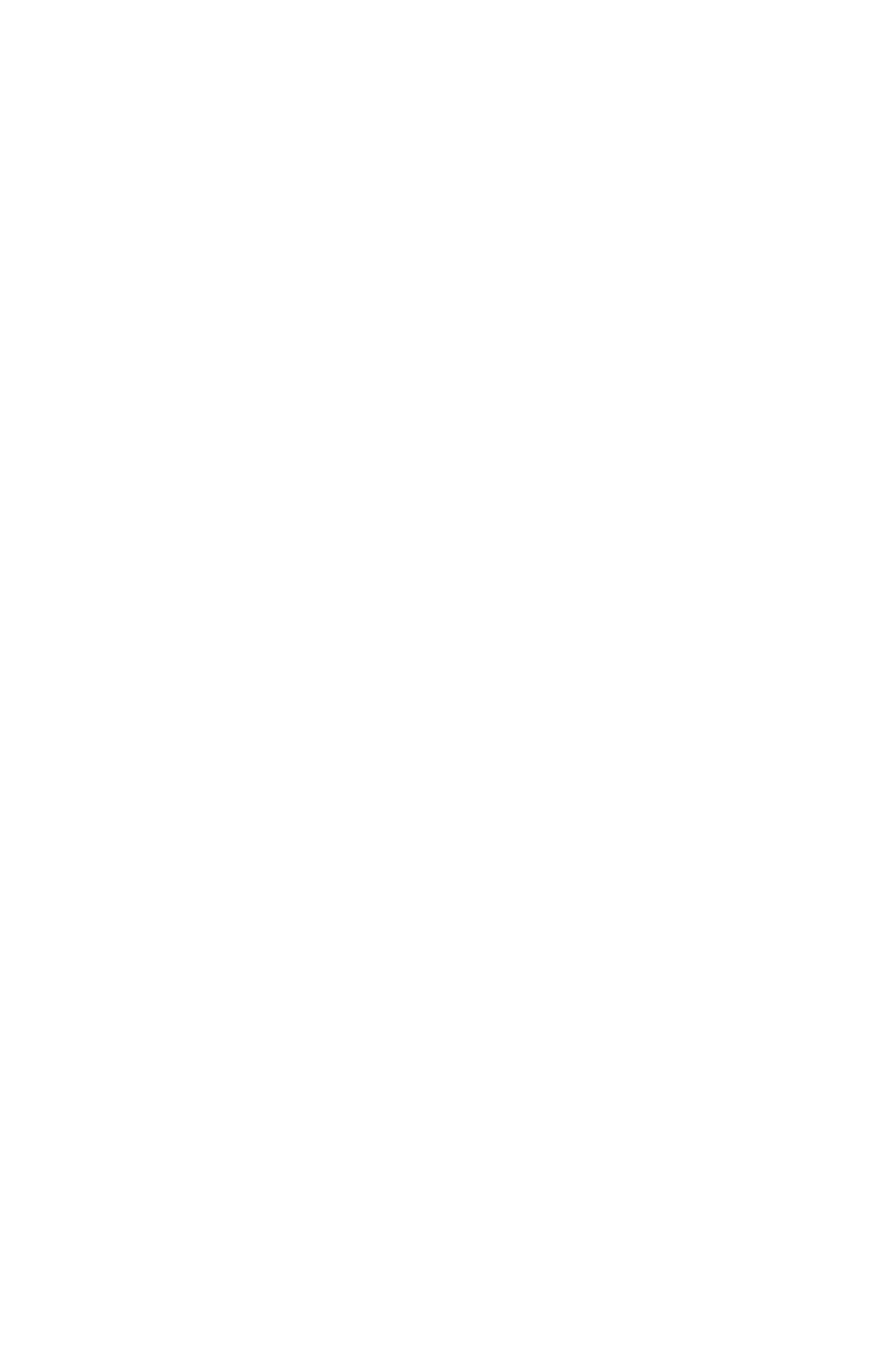## **I. Situation:**

- A. The American Legion was founded 100 years ago, in 1919 by WWI veterans.
- B. The membership of the ND American Legion has been decreasing over a period of many years.
- C. Membership dues provide funding for the American Legion.
- D. An Awards Program was developed to incentivize recruitment, retention, and associated activities.
- E. The awards programs recognizes Legionnaires, Posts, and Leaders, who are involved in recruitment and retention activities.

## **II. Commander's Intent:**

- A. To grow our membership
	- a. Membership is the heart of an energized American Legion and active programs. The awards program encourages membership, retention, and training activity.

## **III. Execution:**

- A. Membership recruitment and retention primarily occur at the Post level. Direct personal contact by Legionnaires are the heartbeat of membership.
- B. This manual describes the Department Awards Program and incentives to (a) individuals, (b) Posts, and (c) leaders.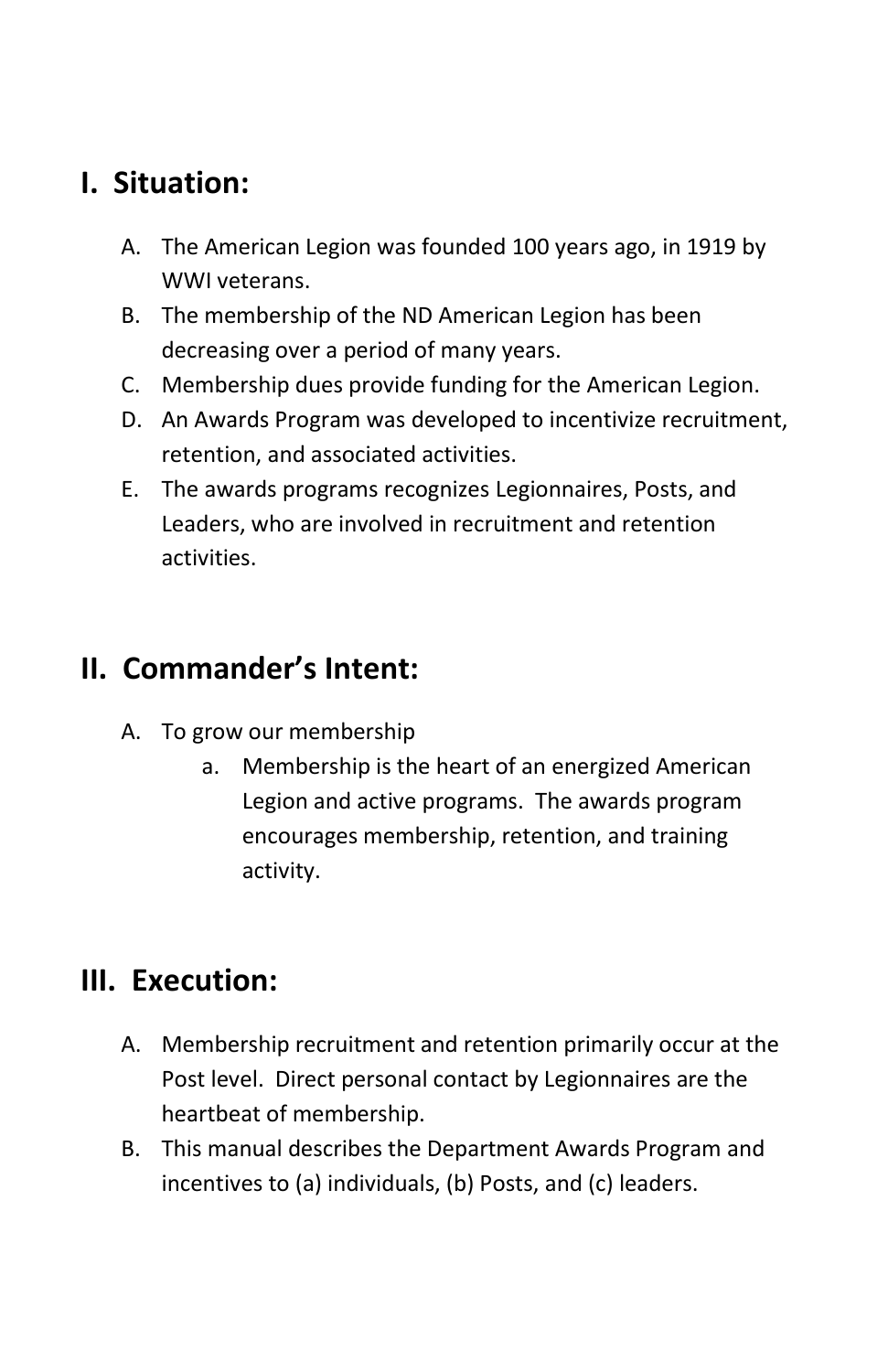- C. A listing of National awards is also incorporated into this Manual.
- D. Determining eligibility and ensuring that awards are appropriately presented requires the diligent reporting by Post Adjutants and Department staff.
- E. Unless otherwise noted, awards will be announced and presented at the 2021 Department Convention in Minot on June 25-27, 2021.
- F. Department leaders (Regional Vice Commanders, District Commanders, and District Vice-Commanders) are members of the Membership Team.
- G. The Department Commander and Membership Chair are responsible for this awards program. The Department Awards Program is subject to change annually.
- H. Membership Target Dates and Percentages are listed in Appendix A.

### **IV. Awards:**

#### **A. Post Target Date Awards**

- 1. **Early Bird Certificates** are presented to all Posts that meet or exceed 40% of their membership goal by the first Target Date (August 10<sup>th</sup>)
- 2. **Post Honor Ribbons** presented to all Posts whose 2021 membership exceeds their 2020 membership by December 31, 2020.
- 3. **Bellwether Plaque** presented to all Posts that achieve 100% of their Membership Goal by January 19, 2021.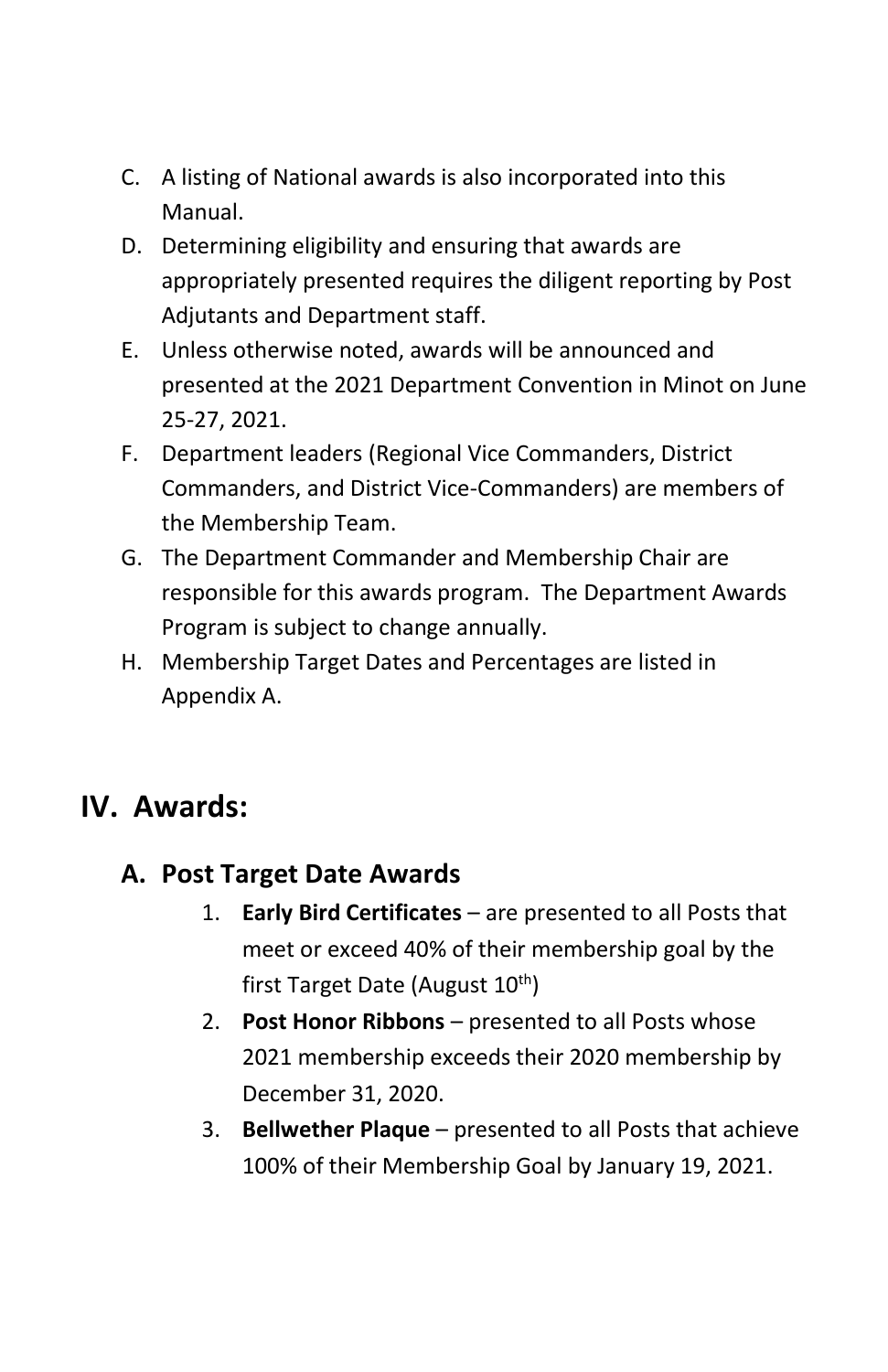Target Date. For each subsequent qualifying year after winning the initial plaque, the Post will receive an additional engraved year label to attach to their plaque.

#### **B. Post Category Awards**

- 1. **Category Awards** are presented to Posts within each of four categories that are based on Post size. The categories are as follows:
	- i. Category  $I -$  Posts with under 50 members
	- ii. Category II Posts with 50 to 100 members
	- iii. Category III Posts with 101 to 200 members
	- iv. Category IV Posts with over 200 members
- 2. **\$100 Cash Award** presented to the Post in each category with the highest percent over their 2020 membership goal by December 31, 2020. A letter and check for \$100 will be mailed to each winning Post in January and will be announced at the Winter Conference.
- 3. **Retention Award** Posts that recruited 5 or more new members in 2020 are eligible for consideration. The Post in each category that renews (in 2021) the highest percentage of their new Post members from 2020 (retain them as members by May 25, 2021) will win a \$100 cash award and recognition at the Department Convention. In the case of ties between Posts, each Post shall receive the \$100 cash award and will be recognized at the Department Convention.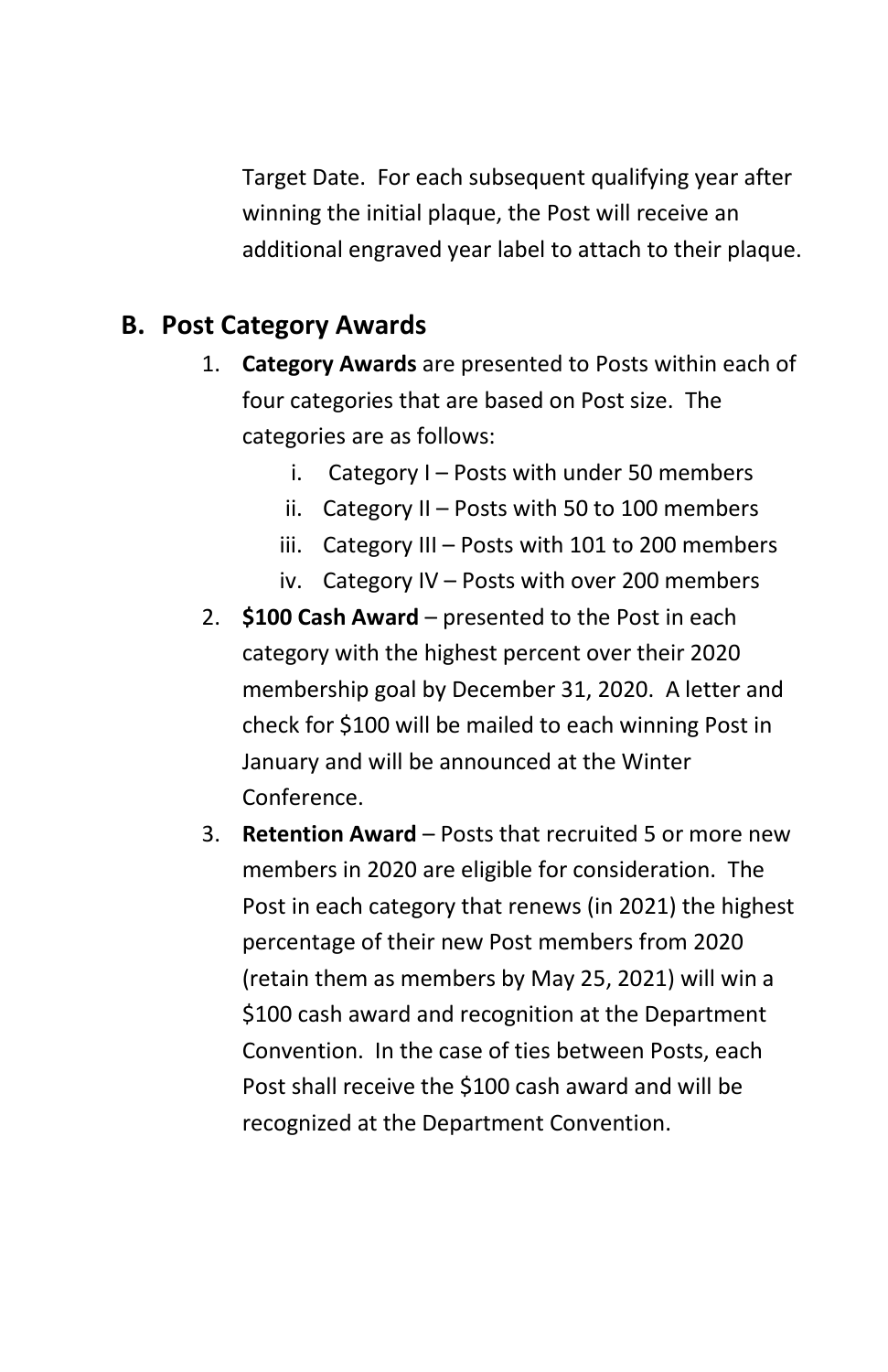### **C. Individual Awards**

- 1. **Go-Getter Program** a pin is awarded to each Legionnaire who earns 15 points based on the following criteria:
	- i. 1 point for each Post membership renewal they secure. A maximum of 10 renewals points per recruiter if the Post has not reached 100% of their membership goal.
	- ii. 5 points for each recruited new member. A reinstated member is considered a new member.
	- iii. The recruiter and the recruited must both be a member of Post in the Department of ND.
	- iv. Post Adjutants will certify to the Department by April 15th the names of Legionnaires who have earned the Go-Getter Pins based on the above criteria. Late forms will not be accepted.

#### 2. **Go-Getter Club Membership Cards and Awards**

- i. Silver Star a Go-Getter who earns 25 points will earn a card with a silver star on it.
- ii. Gold Star a Go-Getter who earns 30 points will earn a card with a gold star on it.
- iii. 50-Year Plaque a Legionnaire who qualifies as a Go-Getter for 50 consecutive years will receive a 50-Year Plaque.
- iv. First time Go-Getters will receive a cap patch.
- v. Every 5 consecutive years a cap patch star will be awarded.
- vi. Every Go-Getter will receive a cap pin.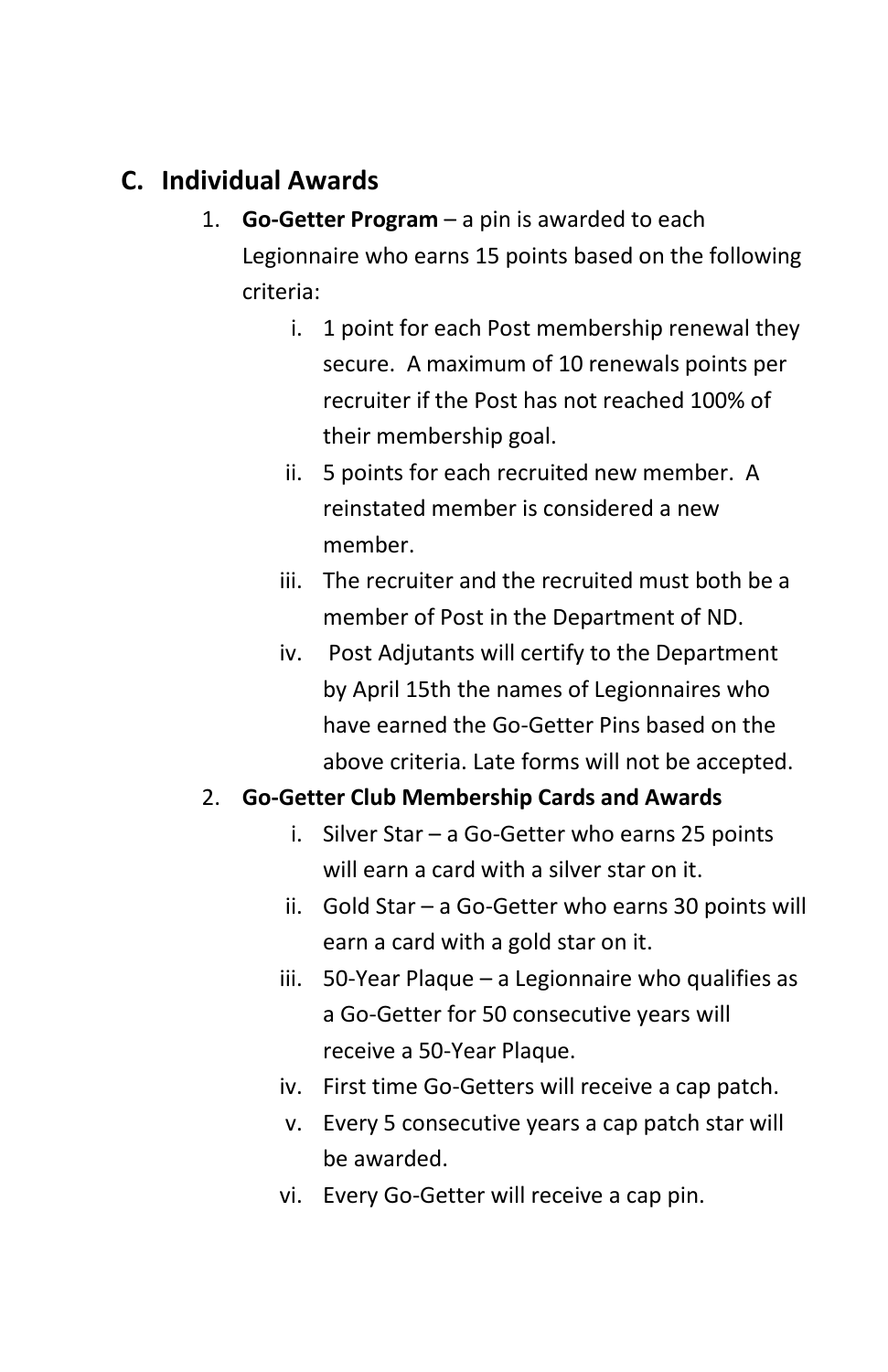#### 3. **Recruiter of the Year**

- i. Each Post may recognize the Legionnaire who recruits the most new members for 2021 by May 13, 2021 as their Post Recruiter of the Year. Posts will forward their winners to the Department by May 13, 2021.
- ii. **Regional Recruiter of the Year** each region (East, Central, and West) will recognize the Legionnaire in each Post category who signs up the most new members with a minimum of 5. Winners in each category will receive a specially designed cap pin. Winners must be reported to the Department by May 13, 2021.
- iii. **Department Recruiter of the Year** regardless of category, the one person who signed up the most new members (minimum of 10) will be recognized as the Department Recruiter of the Year. The Dept Recruiter of the Year will receive round trip mileage allowance to the 2021 Dept Convention, 1-night hotel accommodations, and 2 tickets to the Convention Banquet. They will also receive a plaque from National and will be entered in the National drawing that could win a trip to the National Convention. Winners must be reported to the Department by May 13, 2021.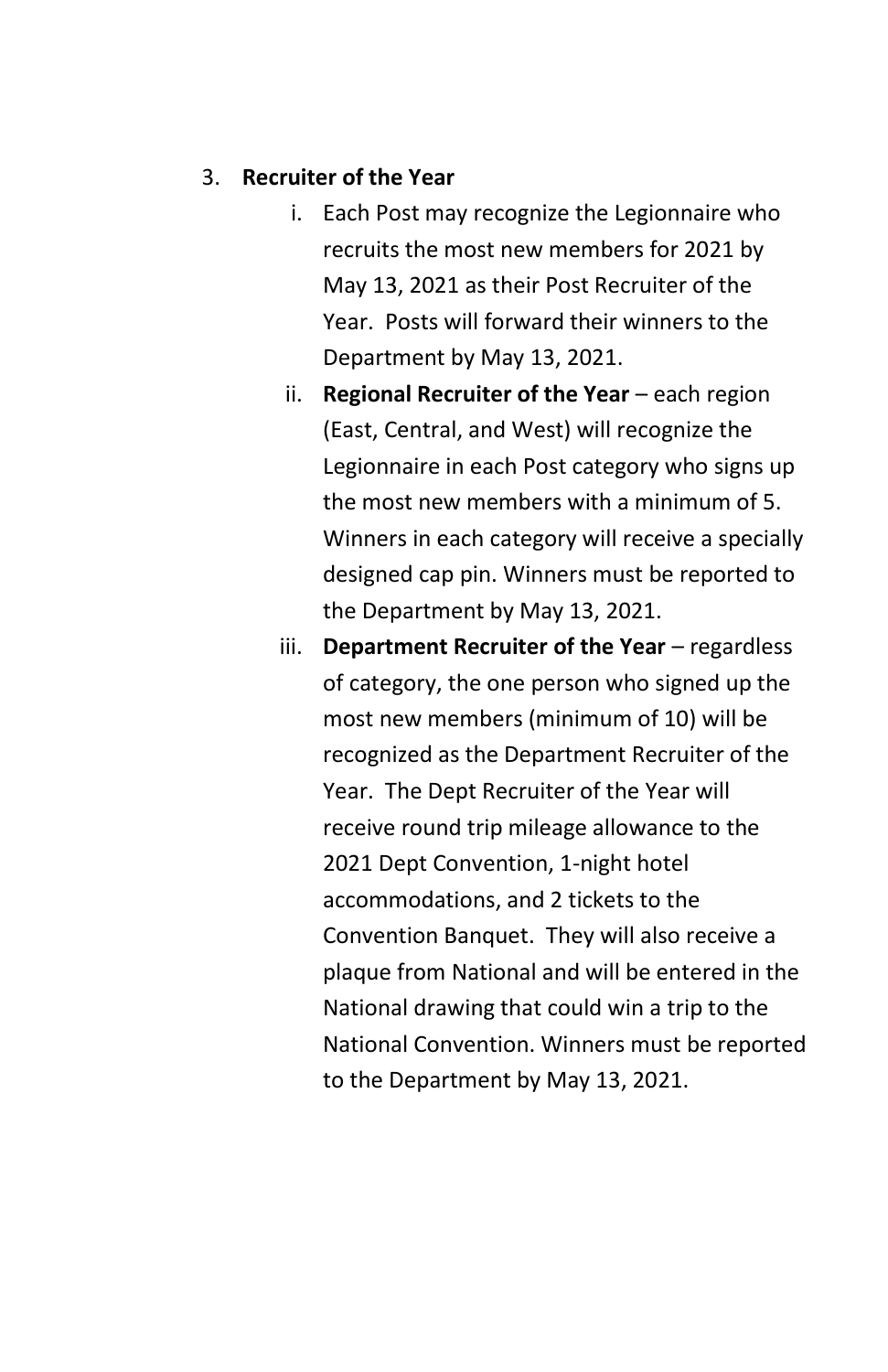#### 4. **Other Recruiter Awards**

- i. **Gold Squadron** a Squadron Baseball Cap will be presented to a Legionnaire who signs up 5 new members by May 13, 2021.
- ii. **Gold Platoon** a Platoon Baseball Cap and Membership Shirt will be presented to a Legionnaire who signs up 15 new members by May 13, 2021.
- iii. **Gold Division** a Division Baseball Cap, Membership Shirt, and a Jacket will be presented to a Legionnaire who signs up 25 new members by May 13, 2021.

#### **D. Leadership Awards**

#### 1. **District Commander and Vice Commander Awards**

- i. **District Commander and Vice Commander Jackets** – will be presented to each District Commander and Vice Commander whose District achieves 100% of their Goal and 100% of their Consolidated Post Reports for their District by May 25, 2021. To qualify as a 100% District, 70% of the District Posts must have attained 100% of their local Post Goals.
- ii. **\$150 Cash** will be awarded to the District Commander whose District is first to obtain 100% of its Membership Goal and 100% of their Consolidated Post Reports by March 8, 2021 (Legion Birthday). All other District Commanders who reach their Membership goal by March 8<sup>th</sup> will receive \$50 cash. Memberships must be at Dept HQ by March 8, 2021.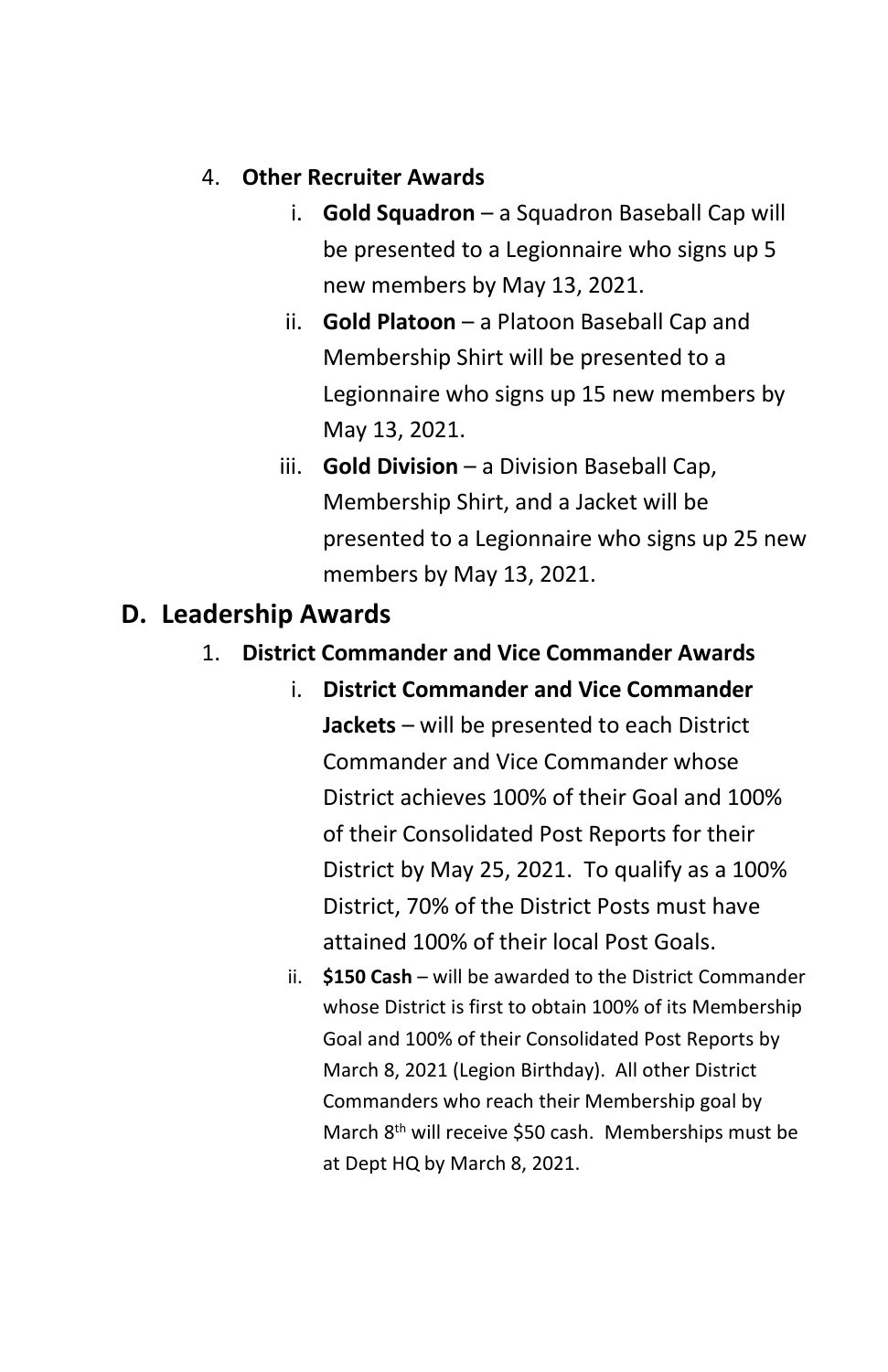- iii. **Legion Cap and Shirt** will be presented to the District Commander and District Vice-Commander whose District achieved the highest percentage of their Membership Goal and 100% of their Consolidated Post Report by May 25, 2021. Both the cap and shirt will be embroidered with the designation of the leading District Commanders.
- iv. **District Commander Achievement Certificate and District Honor Ribbon** – will be presented to the District Commander whose 2021 District Membership by May 25, 2021 exceeds the 2020 Membership by at least the number of Posts in that District. The Commander will receive a framed certificate and the ribbon will be placed on the District Banner.
- 2. **Regional Vice-Commander Awards** the Regional Vice-Commander who attains the highest percentage of his/her Regional Goal and 100% of their Consolidated Post Reports by May 25, 2021 will be an automatic delegate to the National Convention and will receive a check for \$100 towards the trip to the National Convention and an Award Jacket. The number of Department Membership Cards with remittance in the amount \$36.50 must be received by Dept HQ to be counted.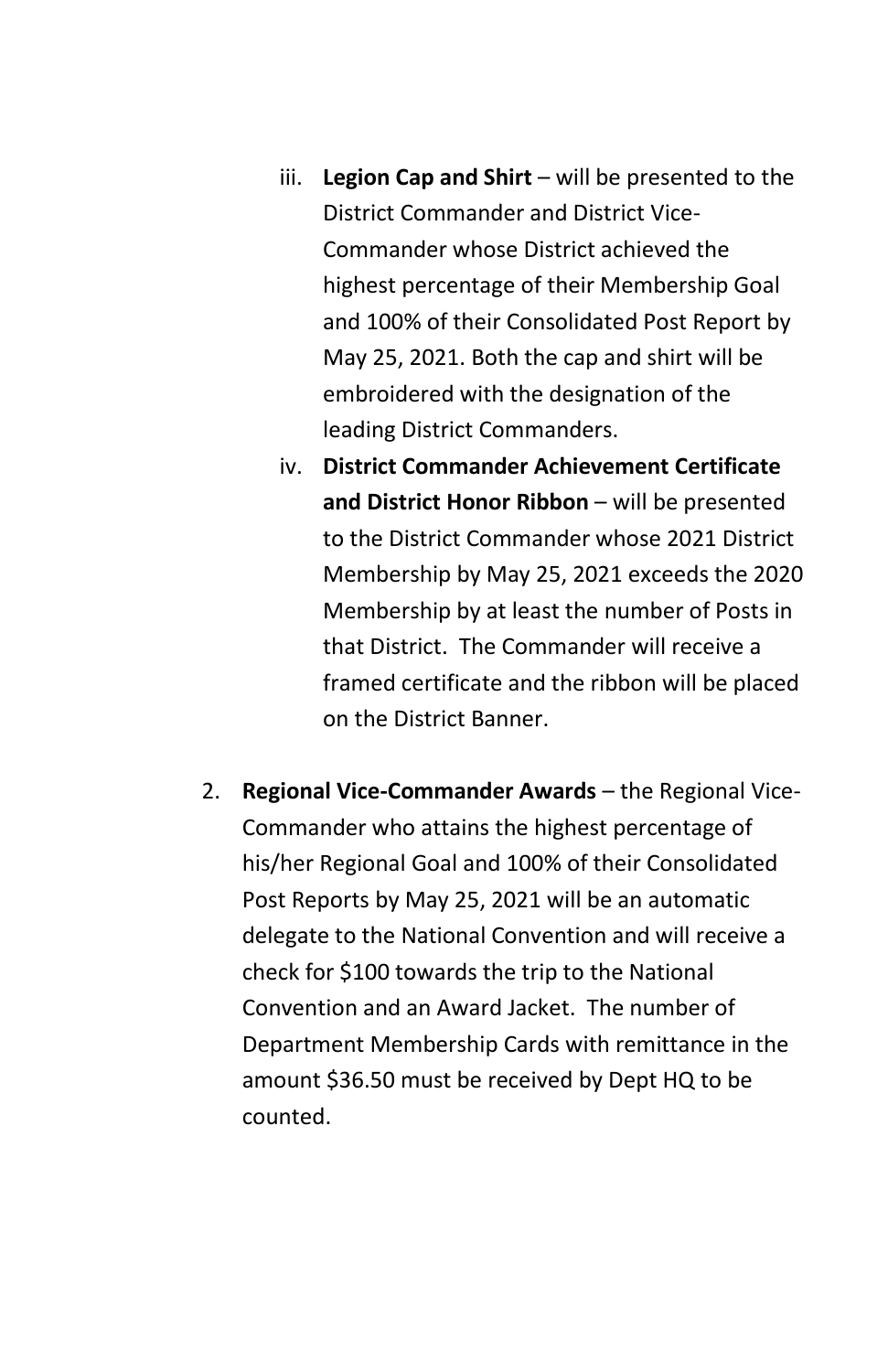#### **E. National Awards**

- 1. **Certificates of Meritorious Service** will be awarded by National Headquarters to all Posts who, by December 31, 2020, have set a new All-Time-High Membership.
- 2. **Gold Brigade New Member Recruiter Award** is a National award given to any Legionnaire who recruits 50 or more new members before May 13, 2021. The award consists of a Gold Brigade Cap Pin, certificate, a Gold Brigade patch, and choice of a jacket or sweater, or polo shirt with the "Gold Brigade" logo. In addition, the Gold Brigadier will be entered in a drawing for \$1,000 (5 winners will be drawn).
- 3. **Silver Brigade New Member Recruiter Award**  is a National award given to any Legionnaire who recruits 25 new members before May 13, 2021. The award consists of a Silver Brigade pin and certificate.
- 4. **District Commander Race to the Top** is a nationally sponsored award for District Commanders who have the highest percentage over their final 2019 membership on March 31, 2021. There are five (5) categories based on number of members but ND Districts would fall either into Category II (1,500 – 2,999 members), Category III (3,000 – 4,999 members), or Category IV (5,000 – 7,499). The first-place finisher and guest in each category can win a paid trip to the Indianapolis 500, second place is a \$500 Visa Gift Card and third place is a \$375 Visa Gift Card.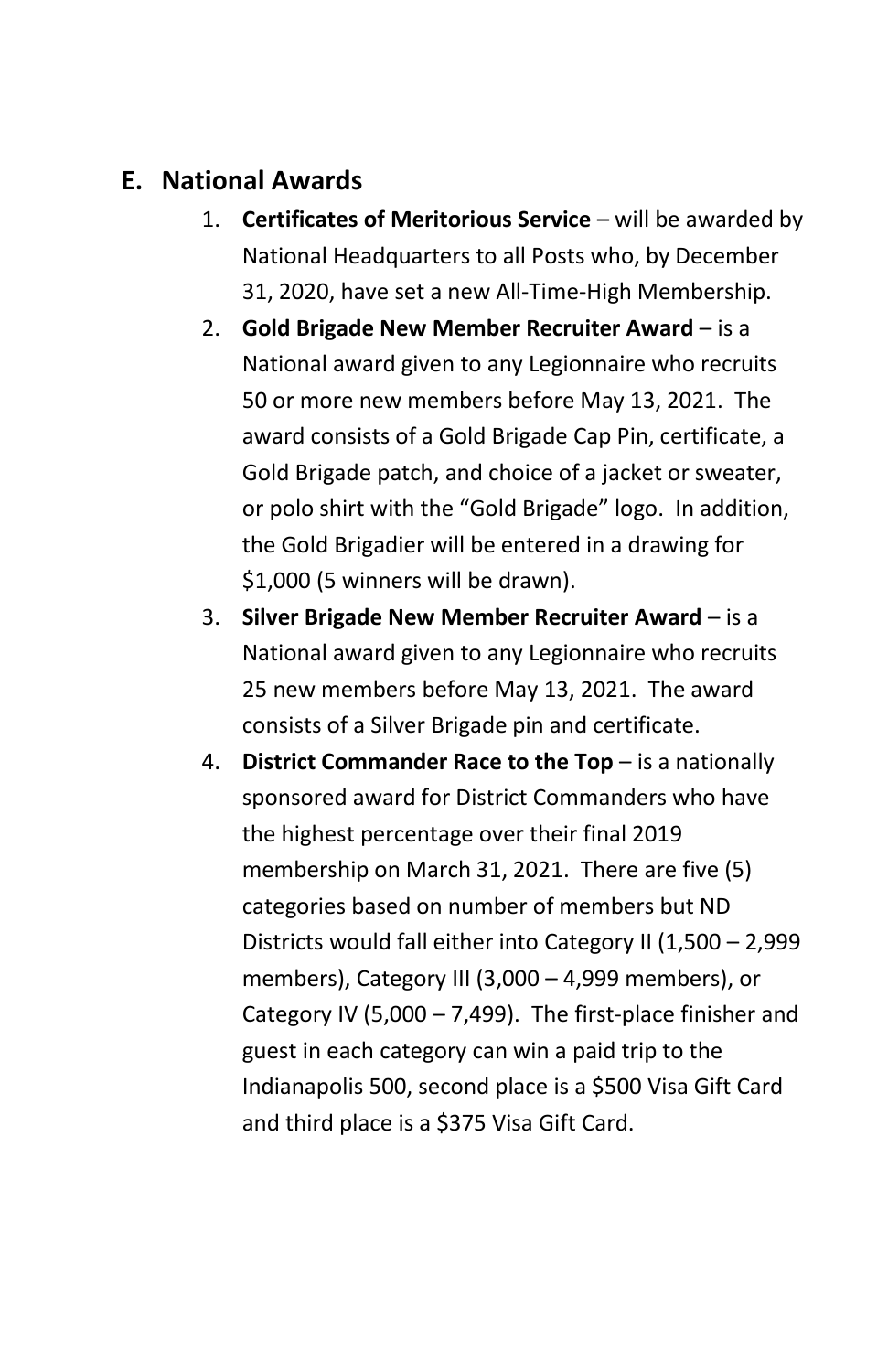- 5. **100% Commander and Adjutant Pin** is presented to all Post Commanders and Adjutants whose Post achieves 100% of their Goal by March 9, 2021.
- 6. **Other National pins and awards may be announced.**